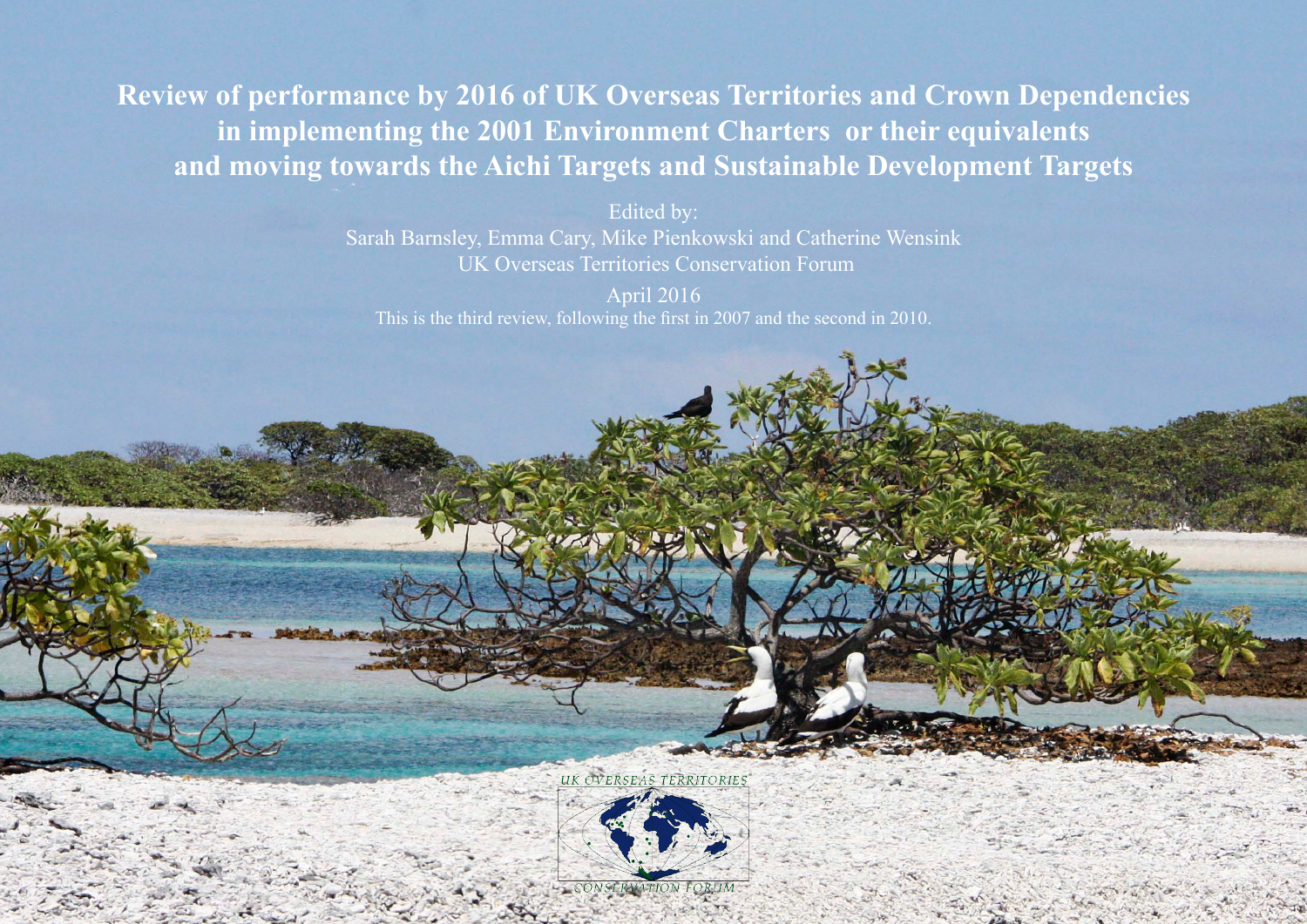- Measures of performance by 2016 of UK Overseas Territories and Crown Dependencies in implementing the 2001 Environment Charters or their equivalents and moving towards the Aichi Targets and Sustainable Development Targets
- Edited by: Sarah Barnsley, Emma Cary, Mike Pienkowski and Catherine Wensink, UK Overseas Territories Conservation Forum
- Published by UK Overseas Territories Conservation Forum (www.ukotcf.org) First edition - April 2016 ISBN 978-1-911097-03-7

Corrected July 2016

© UK Overseas Territories Conservation Forum 2016 *All rights reserved. No part of this publication may be copied, stored in a retrieval system, or transmitted in any form by any means, electronic, mechanical, recording or otherwise, without the prior written permission of UKOTCF, except brief extracts for the purpose of review, and no part of this publication may be sold or hired. All reasonable requests for information to be used in further reports, summaries etc will be granted on the condition that this report is cited.* 

*Although UKOTCF and the authors have taken all reasonable care in preparing this report, we make no warranty about the accuracy or completeness of its content and, to the maximum extent permitted, disclaim all liability arising from its use.* 

*Front cover: masked boobies shelter from the sun under bush with noddy, Ducie Island, Pitcairn Group (Dr Mike Pienkowski).*

*Rear cover: morning view eastward from Sage Mountain over parts of Tortola and, beyond, some of the other British Virgin Islands (Dr Mike Pienkowski).* 

## **Contents**

| Consultations and Acknowledgements19           |  |
|------------------------------------------------|--|
|                                                |  |
|                                                |  |
|                                                |  |
|                                                |  |
|                                                |  |
|                                                |  |
|                                                |  |
|                                                |  |
|                                                |  |
|                                                |  |
|                                                |  |
| South Georgia and the South Sandwich Islands72 |  |
|                                                |  |
|                                                |  |
|                                                |  |
|                                                |  |
|                                                |  |
|                                                |  |
|                                                |  |
|                                                |  |
|                                                |  |
|                                                |  |

| Summary of cross-territory results on main further                                     |
|----------------------------------------------------------------------------------------|
| UK Government & its commitments in relation to                                         |
| <b>Appendix: Tables of more detailed collated</b><br>information for each Territory118 |
|                                                                                        |
|                                                                                        |
|                                                                                        |
|                                                                                        |
|                                                                                        |
|                                                                                        |
|                                                                                        |
|                                                                                        |
|                                                                                        |
|                                                                                        |
| 11. South Georgia & South Sandwich Islands348                                          |
| 12. British Antarctic Territory360                                                     |
|                                                                                        |
|                                                                                        |
| 14. British Indian Ocean Territory381                                                  |
| 15. Cyprus Sovereign Base Areas392                                                     |
|                                                                                        |
|                                                                                        |
|                                                                                        |
|                                                                                        |
|                                                                                        |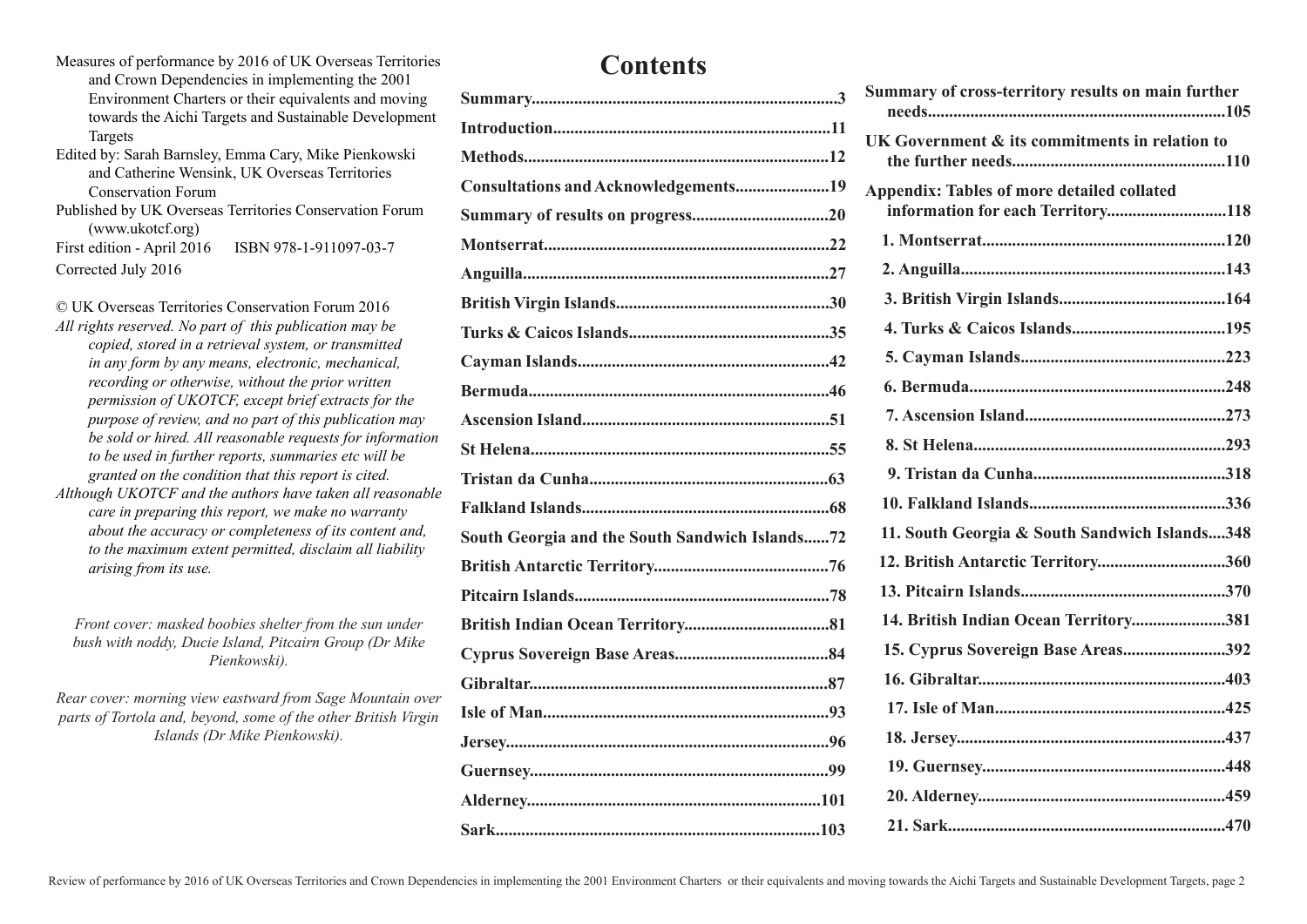## **Summary**

This project aimed to collate information from the UK Overseas Territories and Crown Dependencies on progress towards implementing the 2001 Environment Charters signed by the Territories and the UK Government (or the equivalent international commitments for those territories without Charters). At the same time, we tried to assess progress towards the Aichi Targets, internationally agreed by the Parties to the Convention on Biological Diversity and other Conventions. Late in the year-long process of collecting and checking information, the UN Sustainability Goals became available, and we have tried to relate to the relevant ones of these also; however, for reasons of timing outlined above, it was not practicable to relate directly to these in all parts of this report. Tables linking the Goals, Targets and Commitments of these three international agreements are provided.

To minimise the loading on very busy colleagues in the territories, UKOTCF personnel (working most of the time in an unpaid voluntary capacity) gathered the initial drafts using published material, information gathered by UKOTCF and the working knowledge of the UKOTCF network. Clearly, it was important that those working on-the-ground should check this and so, for 9 months, we have undertaken several rounds of consultations, by email, remote communications and using the gathering of the Gibraltar conference in July 2015. We are grateful for this input. However, we have to acknowledge that limitations on time available to territory partners mean that this report will include some errors and omissions despite best efforts to minimise these.

There is a great deal of information to summarise. We do it here at three levels. To keep as full a set of information as possible openly available, the Appendix shows our working tables. These are organised in relation to the Environment Charter Commitments, with some subdivisions to relate also to the Aichi Targets. This structure, and also its relation to the related Sustainable Development Goals, are explained in the main part of the report.

The main part of the report includes also: some background to this review and its predecessors; the derivation of another way of summarising the results, based on the Environment Charter/Aichi Targets classification, together with the structure of the conclusions and recommendations of the UKOTCF/ Gibraltar *Sustaining Partnerships* conference July 2015, and areas of shared interest identified by a series of meetings between NGOs and UK Government in 2014-5. The main part of the report then goes on to summarise the results for each territory using this classification. The territories are taken in a geographical sequence. This is followed by a summary of crossterritory results on main further needs, an analysis requested by some of the territories to aid future common planning. We do not attempt a formal analysis of progress by UK Government in meeting its own Commitments under the Environment Charter. This is because, in both previous reviews, UK Government found it difficult, partly because of the structure of those Commitments, to assemble information on progress. Instead, we hope that this review, and the discussions that it will assist, will help UK Government to support the priority needs that are identified.

In the Table on the following pages, we attempt an even more condensed version of the results. This is structured on a selection of the Environment Charter Commitments/ Aichi Targets used in the working tables shown in the Appendix. This is not complete but we hope that it gives an overview and also provides another way to identify some general patterns of progress made and areas where common opportunities to progress further could be made. To aid visual impressions, a simple colour-coding is used, as explained at the top of the Table.

Some aspects are apparent from this summary, including:

1. Most elements have shown at least some progress in most territories in the nearly 15 years since the Environment Charters were signed between UK Government and most UKOTs.

2. Almost all cases of progress have depended on cooperation between UKOT governments and UKOT NGOs, in many cases with support from UK NGOs and UK Government.

3. A few isolated aspects in a few territories have seen significant set-backs but, for some of these, there has been some recovery since.

4. For some aspects, spread unevenly across all territories, work is effectively complete; for most it is in progress; a few have yet to start.

5. The scarcity of progress on some aspects which would have little cost and could even have short- or long-term cost-savings was unexpected. Examples include: polluter-pays principle; the need for best-international-practice environmental impact assessments and strategic environmental assessments, and environment funds based on tourism taxes.

## *(continued on page 10, after the Table)*

Review of performance by 2016 of UK Overseas Territories and Crown Dependencies in implementing the 2001 Environment Charters or their equivalents and moving towards the Aichi Targets and Sustainable Development Targets, p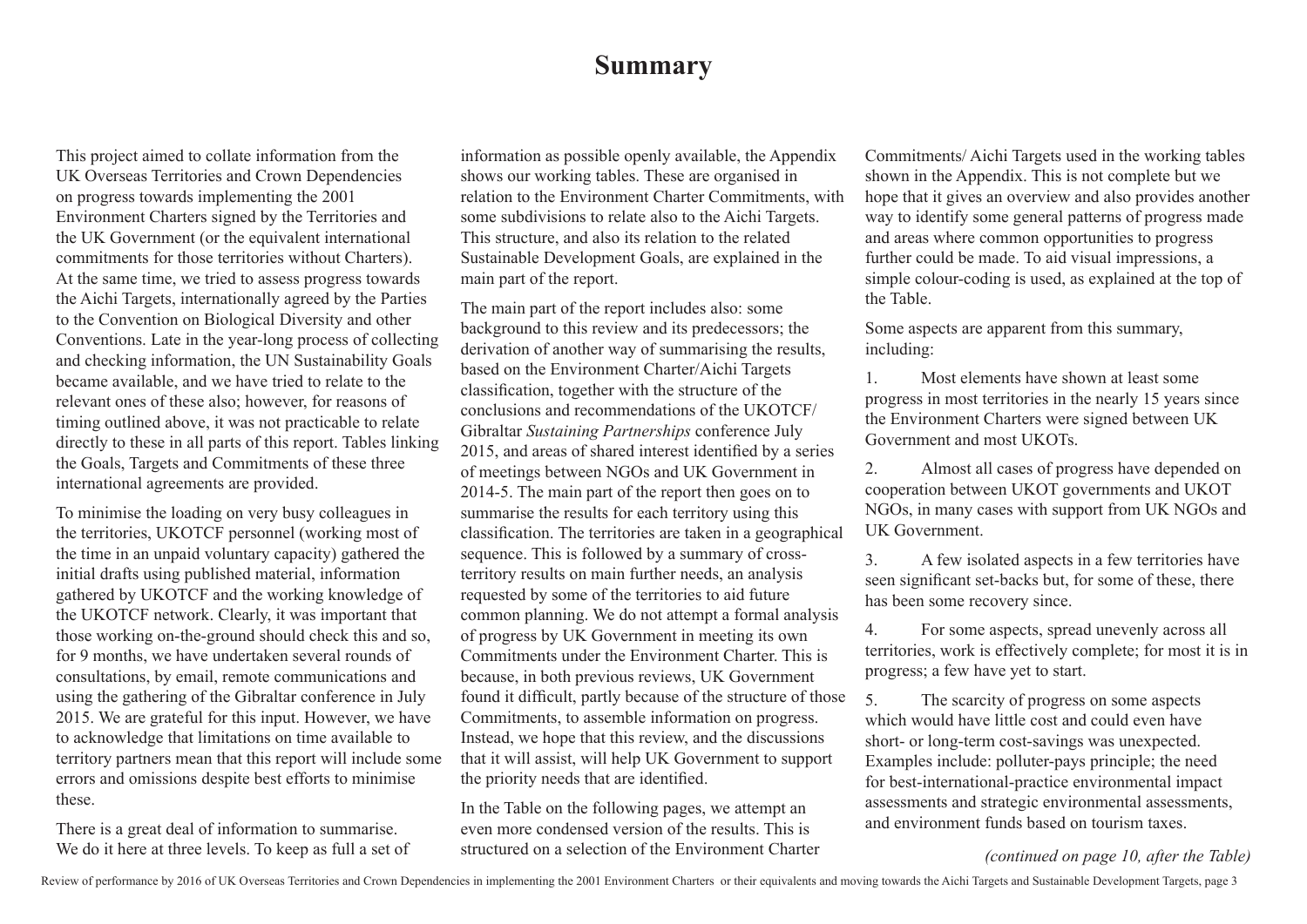|  | Table: Environment Charter (EC) Commitments/ Aichi Biodiversity Targets (AT)/ Sustainable Development Targets (SDT) |  |  |  |  |  |  |
|--|---------------------------------------------------------------------------------------------------------------------|--|--|--|--|--|--|
|--|---------------------------------------------------------------------------------------------------------------------|--|--|--|--|--|--|

| Achieved                                                                                                                                                                                                                                                   |                                                                                                                                         |                                                                                                                                     |                                                                                                                     | Progress                                                                                                                                                                                                                  |                                                                                                                                                                     |                                                                                         | Set-back<br>Recovery from set-back<br>No progress |                                                                                                                                                                            |                                                                                                                                                                                                                                                           |                                                                                       |                                                                                                                                                              |                                  |                                                                                             |                                                                                                                                        |                                                                                                                                          |                                                                                                                    |                                                                                                           |                                                                                                                                                                             |                                |                                                                                                  |                                 |
|------------------------------------------------------------------------------------------------------------------------------------------------------------------------------------------------------------------------------------------------------------|-----------------------------------------------------------------------------------------------------------------------------------------|-------------------------------------------------------------------------------------------------------------------------------------|---------------------------------------------------------------------------------------------------------------------|---------------------------------------------------------------------------------------------------------------------------------------------------------------------------------------------------------------------------|---------------------------------------------------------------------------------------------------------------------------------------------------------------------|-----------------------------------------------------------------------------------------|---------------------------------------------------|----------------------------------------------------------------------------------------------------------------------------------------------------------------------------|-----------------------------------------------------------------------------------------------------------------------------------------------------------------------------------------------------------------------------------------------------------|---------------------------------------------------------------------------------------|--------------------------------------------------------------------------------------------------------------------------------------------------------------|----------------------------------|---------------------------------------------------------------------------------------------|----------------------------------------------------------------------------------------------------------------------------------------|------------------------------------------------------------------------------------------------------------------------------------------|--------------------------------------------------------------------------------------------------------------------|-----------------------------------------------------------------------------------------------------------|-----------------------------------------------------------------------------------------------------------------------------------------------------------------------------|--------------------------------|--------------------------------------------------------------------------------------------------|---------------------------------|
|                                                                                                                                                                                                                                                            |                                                                                                                                         |                                                                                                                                     |                                                                                                                     |                                                                                                                                                                                                                           |                                                                                                                                                                     |                                                                                         |                                                   |                                                                                                                                                                            |                                                                                                                                                                                                                                                           |                                                                                       |                                                                                                                                                              |                                  |                                                                                             |                                                                                                                                        |                                                                                                                                          |                                                                                                                    |                                                                                                           |                                                                                                                                                                             |                                |                                                                                                  |                                 |
| EC Commitments/ AT &<br><b>SDT Targets [See footnote</b><br>to Table for full texts.]                                                                                                                                                                      | Mont-<br>serrat                                                                                                                         | Anguilla                                                                                                                            | <b>BVI</b>                                                                                                          | <b>TCI</b>                                                                                                                                                                                                                | Cavman                                                                                                                                                              | Ber-<br>muda                                                                            | Ascen-<br>sion                                    | <b>St</b><br>Helena                                                                                                                                                        | Tristan                                                                                                                                                                                                                                                   | Falk-<br>lands                                                                        | <b>SGSSI</b>                                                                                                                                                 | <b>BAT</b>                       | Pitcairn                                                                                    | <b>BIOT</b>                                                                                                                            | Cypr<br>us SBA                                                                                                                           | Gibral-<br>tar                                                                                                     | Isle of<br>Man                                                                                            | <b>Jersey</b>                                                                                                                                                               | Guern-<br>sev                  | Alder-<br>nev                                                                                    | Sark                            |
| EC1. Bring together<br>stakeholders in a forum.                                                                                                                                                                                                            | Law<br>passed<br>Reg. &<br>forum<br>awaited                                                                                             | vet in<br>place.                                                                                                                    | vet in<br>place.<br>climate-<br>change.                                                                             | Forum not Forum not Forum set up<br>except for & operated for<br>several years;<br>needs re-activating or<br>replacing, perhaps by<br>National Biodiversity<br>Committee in draft<br>Wildlife $&$<br>Biodivers. Bill 2010 | New law<br>sets up<br>$for a -$<br>being set<br>up                                                                                                                  | <b>BSAP</b><br>group<br>establis d but<br>hed<br>2003                                   | Vot<br>formalise<br>good<br>collaborat<br>ion.    | Forum set<br>up before<br>Env Ch<br>strategy.<br>Current<br>revisions.<br>Env.<br>Protection<br>Ordinance<br>$(EPO)$ &<br>Nat.Env.<br>Mgmnt<br>Plan<br>(NEMP)<br>in place. | <b>Various</b><br>groups<br>cover this<br>function.                                                                                                                                                                                                       | Group<br>set up                                                                       | Annual<br>stakehold really<br><sub>l</sub> er<br>meeting.                                                                                                    | Not<br>applica<br>ble.           | Informal<br>groups as<br>well as<br>Council                                                 | No such<br>forum                                                                                                                       | Group<br>set up<br>but no<br>longer<br>active.                                                                                           | `onsult<br>ation in<br>Ministe process<br>level.                                                                   | Good<br>collabor Biod<br><b>BSAP</b>                                                                      | Jersey<br>place up ation in Parners ble in<br>hip<br>(gov,<br>NGO <sub>s</sub><br>others)<br>at least<br>annual                                                             | Not<br>applica<br>same<br>way. | Govt/<br><b>NGO</b><br>team in ble in<br>Living<br>Islands way.<br>project                       | Not<br>applica<br>same          |
| AT17. By 2015,<br>commence implementing an passed<br>effective, participatory<br>biodiversity strategy &<br>action plan. (Relates also to<br>EC5)                                                                                                          | Law<br>Plan<br>awaited                                                                                                                  | Has<br><b>BSAP</b>                                                                                                                  | <b>BSAP</b><br>needed.                                                                                              | Strategy for Env<br>Charter agreed but<br>not fully imple-<br>mented.<br><b>BSAP</b> needed                                                                                                                               | <b>BSAP</b> in<br>place,<br>with<br>stake-<br>holder<br>group                                                                                                       | 2003<br><b>BSAP</b><br>needs<br>update                                                  | <b>BAP</b> in<br>place $\&$<br>updated.           | <b>BSAP</b> in<br>developm place<br>ent by SH<br>Nat Trust                                                                                                                 | <b>BSAP</b> in                                                                                                                                                                                                                                            | <b>BSAP</b><br>in place BSAP                                                          | Draft<br>produced                                                                                                                                            | Not<br>really<br>applica<br>ble. | Env<br>Mgmt<br>Plan<br>needs<br>updating                                                    | Cons<br>Mgmt<br>Plan 2012 place.                                                                                                       | Not yet Env<br>1n                                                                                                                        | Action<br>Mgmt<br>Plan<br>2013                                                                                     | <b>Biod</b><br><b>Strategy Strat</b><br>agreed<br>by Parl.<br><b>BAPs</b><br>being<br>devel.<br>$&$ impl. | Bio<br>from<br>2000.<br>Coastal<br>2008.<br>APs<br>annual                                                                                                                   | <b>BioStr</b><br>2015          | Living<br>Islands;<br><b>Strat</b><br>Plan in<br>review:<br>Env<br>Charter<br>in draft           | Some<br>element                 |
| EC1.<br><b>AT20.</b> By 2020, mobilise<br>financial resources to<br>implement effectively<br>Strategic Plan for<br>Biodiversity 2011-2020,<br>increased substantially from<br>current levels.<br><b>SDT1.a</b> .<br>SDT10.b. &<br>SDT17.3. all refer also. | Law &<br>fund<br>needed<br>Signif.<br>Project<br>funding in fund?<br>recent<br>/ears<br>from UK<br>Govnmt.<br>UKOTCF.<br><b>UKNGOs.</b> | Signif.<br>funding in from EU.<br>recent<br>vears<br>from UK<br>Govnmt,<br>JNCC.<br>UK NGOs NPT.<br>etc. Is<br>there a<br>territory | Funding<br>UK, UK<br>Looking<br>to self-<br>funding of<br><b>BVI</b> set<br>up major<br>climate-<br>change<br>fund. | Conservation Fund<br>from tourism tax)<br>set up but later fund<br>NGOs etc. <b>removed. Needs</b><br>einstating.<br>Signif. funding in<br>recent years from<br>EU, UK Govnmt,<br><b>JNCC, UK NGOs</b><br>etc.            | Env Fund Bermud Funding<br>(from<br>visitor<br>tax) not<br>deployed.<br>New law<br>rectifies.<br>Being set<br>up.<br>Funds<br>from EU.<br><b>UK</b> Govt<br>UK NGOs | raise<br>major<br>funding NGOs.<br>for cons<br>$&$ res.<br>Govt<br>fund<br>Cons<br>Serv | a NGOs from AI<br>Govt, UK<br>Govt, UK            | Funding<br>from<br>Govt, UK tiny<br>& local<br>public.                                                                                                                     | Mismatch Funding 3% of<br>between<br>Govt, UK economy (incl.<br>and huge fisherie Environm part of<br>NGOs, & biodiversi s);<br>ty.<br>Funding<br>from<br>Govt. UK from<br>Govt, UK UK<br>& local<br>NGO <sub>s</sub><br>but<br>inadequat ng from SGHT, & | £1.8m<br>pa FIG<br>£2.4m<br>1999-<br>2015<br>Govt.So Major<br>me<br>NGO <sub>s.</sub> | 2014<br>Territory<br>spend to<br>ent (plus<br>fisheries<br>59%).<br>2010-5:<br>£1.5m<br>Darwin.<br>funding<br>resourci via NGO<br>other<br>NGO <sub>s.</sub> | budget<br>of BAS will<br>NERC.   | Researc Funding<br>& other<br>resourcing cons<br>continue<br>on UK<br>Govt &<br><b>NGOs</b> | Funding<br>of current spend<br>initiatives not<br>depends<br>to depend heavily on e. Some ed $&$<br>major<br>NGO-<br>sourced<br>funds. | MoD<br>figures<br>availabl resourc<br>addition Govt<br>al<br>suppose recogni<br>from<br>Darwin, investm<br>NGOs.<br>&<br>volunte<br>ers. | Env<br>now<br>relativel Fund<br>y well<br>Gib.<br>ses that<br>ent in<br>env is<br>generall<br>$V$ COS-<br>effectiv | rsity<br>under<br>conside<br>ration                                                                       | <b>Biodive Projects In</b><br>& costs States<br>on<br>Funds<br>nat cons annual<br>improve budget.<br>d since<br>2013.<br>Dept<br>Env<br>receives<br>0.9%<br>Govt<br>income. |                                | <b>Resourc</b> Some<br>ing to<br>be<br>website. Guernse develop & help<br>ed more from<br>fully. | local<br>funding<br><b>NGOs</b> |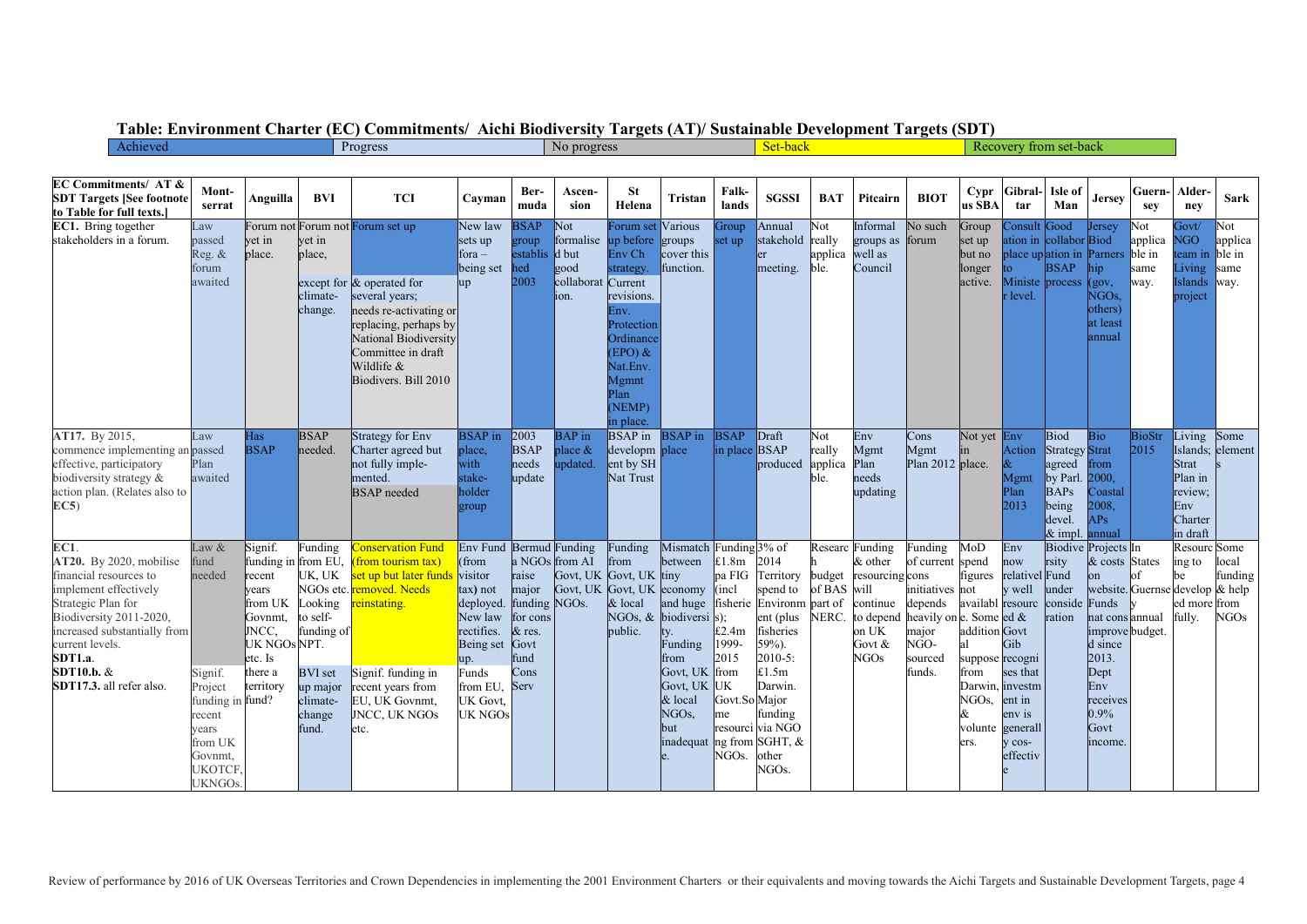| <b>EC Commitments/ AT &amp;</b><br><b>SDT Targets [See footnote</b><br>to Table for full texts.`                                                                                                                                                                                                                                                                                                                                                                                                                                        | Mont-<br>serrat                                                                                                                                                                            | Anguilla                                                                                                                                                            | BVI                                                                                                                                                | <b>TCI</b>                                                                                                                                                                                                                                                                                                                           | Cavman                                                                                                         | Ber-<br>muda                                                                    | Ascen-<br>sion                                                                             | <b>St</b><br>Helena                                                                                                          | Tristan                                                                                                                                                             | Falk-<br>lands                                                                                                                                                                    | <b>SGSSI</b>                                              | <b>BAT</b>                                                                                                         | Pitcairn                                                                                                                             | <b>BIOT</b>                                                                                                                                                                 | Cypr<br>us SBA                                                                                                                                                       | <b>Gibral</b><br>tar                                                                                                                                             | Isle of<br>Man                                                                                                                                                                                     | Jersey                                                                         | Guern-<br>sey                                                                                          | Alder-<br>nev                                                                                                                                       | <b>Sark</b>                                                                                                                                                     |
|-----------------------------------------------------------------------------------------------------------------------------------------------------------------------------------------------------------------------------------------------------------------------------------------------------------------------------------------------------------------------------------------------------------------------------------------------------------------------------------------------------------------------------------------|--------------------------------------------------------------------------------------------------------------------------------------------------------------------------------------------|---------------------------------------------------------------------------------------------------------------------------------------------------------------------|----------------------------------------------------------------------------------------------------------------------------------------------------|--------------------------------------------------------------------------------------------------------------------------------------------------------------------------------------------------------------------------------------------------------------------------------------------------------------------------------------|----------------------------------------------------------------------------------------------------------------|---------------------------------------------------------------------------------|--------------------------------------------------------------------------------------------|------------------------------------------------------------------------------------------------------------------------------|---------------------------------------------------------------------------------------------------------------------------------------------------------------------|-----------------------------------------------------------------------------------------------------------------------------------------------------------------------------------|-----------------------------------------------------------|--------------------------------------------------------------------------------------------------------------------|--------------------------------------------------------------------------------------------------------------------------------------|-----------------------------------------------------------------------------------------------------------------------------------------------------------------------------|----------------------------------------------------------------------------------------------------------------------------------------------------------------------|------------------------------------------------------------------------------------------------------------------------------------------------------------------|----------------------------------------------------------------------------------------------------------------------------------------------------------------------------------------------------|--------------------------------------------------------------------------------|--------------------------------------------------------------------------------------------------------|-----------------------------------------------------------------------------------------------------------------------------------------------------|-----------------------------------------------------------------------------------------------------------------------------------------------------------------|
| EC2. Ensure the protection Some<br>and restoration of key<br>habitats, <i>species</i> [see lower needs<br>row] and landscape<br>features, and attempt the<br>control and eradication of<br>invasive species [see lower<br>row].<br>AT5. By 2020, rate of loss<br>of all natural habitats, is at<br>least halved and where<br>feasible brought close to<br>zero, and<br>degradation/fragmentation<br>is significantly reduced.<br>(Relates also to EC4)<br>AT11. By 2020, at least<br>17% of terrestrial and<br>inland water, and 10% of | conservtn<br>identified. ation<br>Some<br>reserves<br>exist.<br>Apart<br>from<br>Centre<br>Hills,<br>need<br>relisting<br>under new<br>laws.<br>Working<br>on marine<br>mgmt $\&$<br>ocean | <b>ANT</b> done Network<br>much<br>restor-<br>New law<br>needs<br>Regs.<br>Sombrero<br>I being<br>listed as<br>Ramsar<br>Site                                       | of<br>protected<br>areas<br>managed<br>by<br>body.<br>Further<br>sites<br>proposed.<br>Law in<br>prep for<br>conservati<br>on outside<br>reserves. | On paper, TCI close<br>to targets for site<br>protection, but<br>resources & will to<br>enforce are lacking.<br>A public consultation with<br>dedicated on protected areas in others<br>progress, but this<br>includes proposals<br>for losses as well as<br>gains.                                                                  | About 5%<br>of land<br>protected<br>by govt or<br>NTCI,<br>targeted<br>under new<br>law. Some<br>PAs<br>added; | Land<br>PAs<br>man-<br>aged by Several<br>NGO <sub>s</sub> .<br>More<br>needed. | Generally<br>good env<br>condition.<br>Govt & land PAs<br>listed:<br>more<br>needed.       | National<br>Parks<br>Ordinance land area<br>2003 not<br>vet in<br>force; will<br>permit<br>establish<br>ment of<br>parks.    | 44% of<br>Tristan's<br>is PA.<br>Nightin-<br>gale I<br>needs<br>Ramsar<br>listing.<br>Marine<br>PAs not<br>designate                                                | Some<br>PAs.                                                                                                                                                                      | $>10\%$ of<br>EEZ is<br>PA.<br>New law<br>enables<br>PAs: | Orkney<br>South-<br>ern<br><b>Shelf</b><br>Marine<br>PA<br>design-<br>2010;<br>covers<br>94,000<br>km <sup>2</sup> | Hender-<br>son I<br><b>WHS</b><br>means<br>that the<br>numeric<br>land target<br>is met.<br>and the<br>nated in MPA will<br>for sea. | <b>New</b><br>MPA of<br>all EEZ.<br>Ramsar<br>site;<br>(other<br>major site ous to<br>of Chagos EU) 5<br><b>Bank</b><br>needed)<br>plus some listed.<br>sanctuary<br>areas. | prog-<br>ress on<br>wetland $\&$<br>restore.<br>Ramsar waters<br>Site $\&$<br>(under<br>laws<br>analog-<br>SACs & Aichi<br>3 SPAs<br>Mgmt<br>plan<br>Akrotiri catch- | Work in Gib NR<br>extende Ramsar<br>$d$ 2013<br>South-<br>$rm_{\rm{m}}$<br>SPA/<br><b>SAC</b><br>mean<br>that<br>land &<br>ea<br>area<br>argets<br>net.<br>Water | Site<br>listed;<br><sub>o</sub> thers<br>propose                                                                                                                                                   | Ramsar<br>22 Ecol $\&$<br><b>SSIs</b><br>designat PAs.<br>ed.                  | Govt &<br>NGO <sub>s</sub><br>Sites & all own Include<br>manage sea<br>Good<br>liaison<br>lon<br>mgmt. | Ramsar<br>Site.<br>$s\ 10\%$<br>area<br>Land<br>PAs<br>about<br>25%<br>land<br>area                                                                 | Gouliot<br>Caves<br>and<br>Head-<br>land<br>Ramsar<br>Site.<br>Fradit-<br>ional<br>farm-<br>land<br>convert<br>ed to<br>vine-<br>vard by<br>absente<br>landlord |
| coastal & marine areas, are<br>conserved effectively.                                                                                                                                                                                                                                                                                                                                                                                                                                                                                   | govern-<br>ance<br>Last<br>lowland<br>wetland<br>infilled                                                                                                                                  | Enforce<br>needed of plans<br>land-use<br>$&$ marine<br>policies.<br>Sci site-<br>selection<br>criteria,<br>mgmt<br>plans $\&$<br>coastal<br>restoratio<br>n needed | Mgmt<br>some<br>sites.                                                                                                                             | Some statutory<br>protected areas have<br>been damaged by<br>poor development<br>and even<br>government-<br>supported projects.<br>Some sites clearly<br>needing inclusion<br>needed for still not listed.<br>Protection not<br>available for critical<br>habitats outside<br>protected areas or<br>activities in adjacent<br>areas. | some<br>earlier<br>PAs de<br>isted<br>Enhanced<br>system for<br>marine<br>PA <sub>s</sub><br>awaited.          | Update Plan for<br>of<br>marine marine<br>system<br>needed.                     | large<br>PA<br>announce<br>d. Land<br>area target estab-<br>reached<br>and sea<br>will be. | 14<br>'natural'<br>National<br>Conserv-<br>ation<br>Areas<br>lished.<br>equating<br>to about<br>$23%$ of<br>the island. with | although<br>marine<br>mgmt<br>plan being d need<br>worked<br>on. Gough laws &<br>$\alpha$<br>Inaccess-<br>ible Is are network<br>WHS &<br>Ramsar,<br>mgmt<br>plans. | Mainstr need to<br>identifie & make<br>for new plans.<br>better<br>PA<br>on land<br>& sea<br>(where<br>none).<br>More<br>mgmt<br>plans $&$<br>other<br>action<br>plans<br>needed. | eaming designate<br>mgmt                                  | ArguablOeno &<br>$,$ the<br>whole<br>Antarct<br>c is a<br>PA.                                                      | Ducie<br>needed as removal<br>Ramsar<br>Sites.                                                                                       | Continued place.<br>invasives<br>needed.                                                                                                                                    | Pen in                                                                                                                                                               | nent<br>slope<br>restored land &<br>to.<br>nature.<br>Gorham in<br>prop-<br>osed<br>WHS.                                                                         | 4.7% of Plans<br>2.6% of Area<br>sea<br>protect-Nat<br>$ed; \&$<br>others<br>'s Cave consult- g<br>ation.<br>Island<br>desig-<br>nated<br>$2016$ as<br><b>UNESC</b><br>O Bio-<br>sphere<br>Reserve | for Prot<br>Strat & listed.<br>Park.<br>NTJ<br>restorin<br>heathla<br>nd site. | Ransar<br><b>Sites</b>                                                                                 | <b>MPA</b><br>prop-<br>osed.<br>New<br>manage recently<br>-ment<br>plans in<br>prep.<br>Comm-<br>unity<br>wood-<br>land<br>planting<br>in<br>place. | some<br>slight<br>halting<br>of this                                                                                                                            |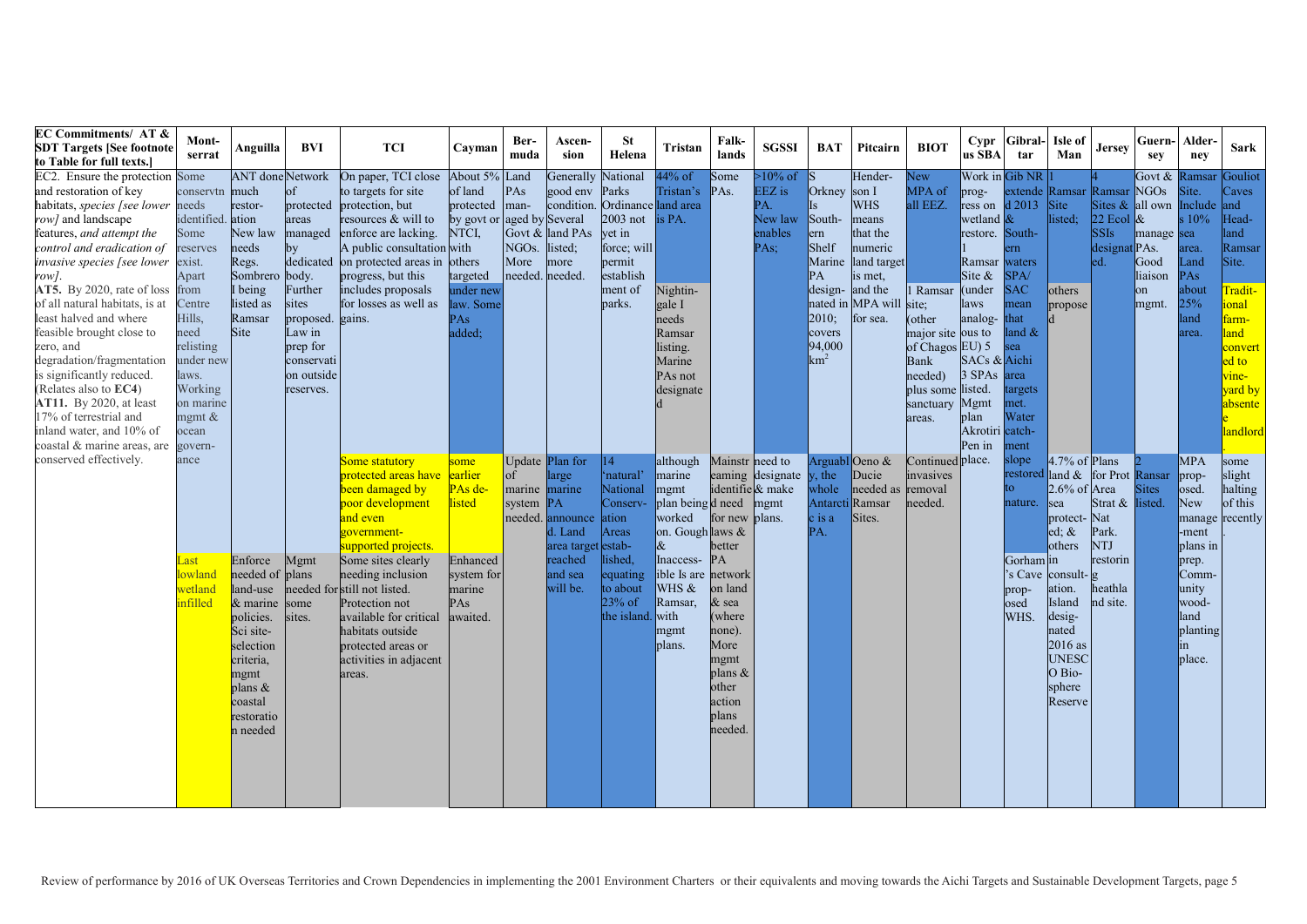| <b>EC Commitments/ AT &amp;</b><br><b>SDT Targets [See footnote</b><br>to Table for full texts.]                                                                                                                                                             | Mont-<br>serrat                                                                                                       | Anguilla                                                                                                       | BVI                                                                                                           | <b>TCI</b>                                                                                                                                                                                                                  | Cayman                                                                                                                                                         | Ber-<br>muda                                                                                                                              | Ascen-<br>sion                                                                                                    | <b>St</b><br>Helena                                                                                                                | Tristan                                                                                                                                       | Falk-<br>lands                                                                                  | <b>SGSSI</b>                                                                                                                                                                     | <b>BAT</b>                                            | Pitcairn                                                                                                                                                                                    | <b>BIOT</b>                                                                                              | Cypr<br>us SBA                                                                                 | Gibral-<br>tar                                                                                                                   | Isle of<br>Man                                                                                         | <b>Jersey</b>                                                                                                        | Guern-<br>sev                                                                                    | Alder-<br>nev                                                                               | Sark                                                         |
|--------------------------------------------------------------------------------------------------------------------------------------------------------------------------------------------------------------------------------------------------------------|-----------------------------------------------------------------------------------------------------------------------|----------------------------------------------------------------------------------------------------------------|---------------------------------------------------------------------------------------------------------------|-----------------------------------------------------------------------------------------------------------------------------------------------------------------------------------------------------------------------------|----------------------------------------------------------------------------------------------------------------------------------------------------------------|-------------------------------------------------------------------------------------------------------------------------------------------|-------------------------------------------------------------------------------------------------------------------|------------------------------------------------------------------------------------------------------------------------------------|-----------------------------------------------------------------------------------------------------------------------------------------------|-------------------------------------------------------------------------------------------------|----------------------------------------------------------------------------------------------------------------------------------------------------------------------------------|-------------------------------------------------------|---------------------------------------------------------------------------------------------------------------------------------------------------------------------------------------------|----------------------------------------------------------------------------------------------------------|------------------------------------------------------------------------------------------------|----------------------------------------------------------------------------------------------------------------------------------|--------------------------------------------------------------------------------------------------------|----------------------------------------------------------------------------------------------------------------------|--------------------------------------------------------------------------------------------------|---------------------------------------------------------------------------------------------|--------------------------------------------------------------|
| AT12. By 2020 the<br>extinction of known<br>threatened species has been being<br>prevented and their<br>conservation status has<br>been improved and<br>sustained.                                                                                           | SAPs in<br>place $&$<br>prepared<br>Orioles<br>stable.<br>Mountain on some<br>Chicken<br>recovery<br>still<br>blocked | Vew law<br>in place<br>but imple-place but<br>ment<br>needed.<br>Research<br>key<br>species<br>-nder<br>taken. | Some<br>SAPs in<br>more $\&$<br>monitor-<br>ing<br>needed.<br>Enacting<br>draft Nat<br>Resources<br>& Climate | New laws waiting<br>since 2012 for<br>drafting time. SAPs<br>need preparing and<br>implementing.                                                                                                                            | Some<br>SAPs in<br>place but<br>need<br>updating<br>under new<br>law.<br>Orders &                                                                              | Success<br>on<br>cahow,<br>Prog-                                                                                                          | Seabird &<br>turtle<br>restor-<br>ation<br>successful<br>Laws<br>updated<br>and<br>CITES-<br>compliant<br>SAPs in | SAP for<br>Wirebird:<br>others<br>needed.<br>Endemic<br>invert-<br>ebrates<br>assessed<br>Millenn-<br>ium<br>Forest                | Good<br>laws.<br>Fishery & for                                                                                                                | Good<br>monit-<br>oring<br>fishe-<br>ries &<br>birds.<br>Survey<br>$\&$<br>training<br>starts   | Pipit $\&$<br>probably<br>seabirds<br>$&$ plants<br>recover-<br>ing.<br>By-catch                                                                                                 | <b>BAS</b><br>monitor<br>s petrel,<br>seal,<br>krill. | Work<br>continues research<br>lon<br>penguin endemic<br>plants,<br>soil<br>erosion & some<br>wood-<br>lands.                                                                                | Extensive<br>on range<br>of taxa<br>taken<br>place, and bird-<br>restor-<br>ation (see turtle<br>below). | Work in SAPs in<br>progres<br>s on<br>illegal<br>song-<br>catchin<br>g and<br>losses<br>Larger | prog-<br>ress.<br>Barbary basking led to<br>Part-<br>ridge &<br>other<br>reintro- $\&$<br>duction<br>. Spp                       | Work in Habitat<br>prog-<br>ress on ation<br>sharks,<br>insects.<br>plants<br>others.<br>incl<br>BAPs. | restor-<br>recover data-<br>of spp.<br>Reintro ling<br>projects (Biol<br>(with<br>habitat<br>restore)                | Good<br>survey,<br>monitor prog-<br>$-$ ing<br>hand-<br>Records several<br>Centre,<br>also       | Monitor Mixed<br>ing<br>rammes<br>studies<br>$&$ APs<br>in place in<br>for<br>spp.<br>Data- | decid-<br>uous<br>trees to<br>be<br>planted<br>March<br>2016 |
|                                                                                                                                                                                                                                                              | by fungal<br>infection.<br><b>Both have</b><br>captive<br>breeding<br>pops.                                           | ong-<br>erm<br>norat-<br>orium on<br>turtle<br>hunting.                                                        | Change<br><b>Bill</b> will<br>address<br>protection<br>$\circ$ f<br>endanger-<br>ed spp.                      | Some improved<br>marine regs, partly<br>through help of NGO Iguana<br>working with fishers.                                                                                                                                 | <b>SAPs</b><br>needed<br>under<br>new law.<br><b>Blue</b><br>moves<br>from<br>CrEn to<br>En.                                                                   | ress on<br>others.<br>Needs<br>review.                                                                                                    | action;<br>more<br>needed.                                                                                        | advancing penguins<br>well.<br>Recently<br>enacted<br><b>EPO</b><br>includes<br>spp<br>measures.                                   | hit by<br>wreck.<br>Much of<br>sea area<br>beyond<br>patrol<br>boat<br>range.                                                                 | plants,<br>inverts,<br>shallow<br>marine.                                                       | reduced to<br>neglible<br>levels in<br>EEZ.<br>Other APs<br>needed                                                                                                               |                                                       |                                                                                                                                                                                             |                                                                                                          | fines<br>needed<br>Other<br><b>SAPs</b><br>need<br>imple-<br>menting Mac-                      | habitat<br>trans-<br>location be<br>s to<br>avoid<br>damage.<br>aques<br>manag-<br>ed                                            | Legis-<br>lation to others<br>review-<br>ed.                                                           | for<br>Res-<br>earch<br>on<br>others.                                                                                | working hand-<br>in other<br>$\overline{Ch}$ Is)<br>and<br>integrat<br>led<br>SAP <sub>s</sub> . | ling $\&$<br>law-<br>revision<br>develop<br>ing.                                            |                                                              |
| EC2.<br>AT9. By 2020, invasive<br>alien species are identified,<br>priority species are<br>controlled or eradicated.<br>and measures are in place to Hills, and<br>manage pathways to<br>prevent their introduction<br>and establishment.<br><b>SDT 15.8</b> | Work in<br>progress<br>on feral<br>Centre<br>also initial turtle<br>studies on site).<br>invasive<br>plants.          | Dog<br>eradic-<br>major<br>seabird $\&$ progress;                                                              | Several<br>in I<br>others<br>needed.                                                                          | Major problems from Pilot on<br>Island rat island AIS feral animals,<br>eradicatio invasive plants and<br>animals in ation done ns done or diseases. Lack of<br>continuity has<br>impeded & set back<br>several programmes. | removing<br>green<br>iguana<br>from Gr<br>Cayman<br>& prevent plants.<br>spread to<br>$\sum$ Brac $\&$<br>Cayan.<br>Weekly<br>lionfish<br>cull on L<br>Cayman. | Major<br>s of<br>feral<br>animals feral<br>$\alpha$<br>Some<br>good<br>projects<br>by govt<br>$\alpha$<br>NGO <sub>s</sub><br>but<br>many | Work<br>problem continues does pest<br>Many<br>animals & Bio-<br>plants.                                          | <b>SHNT</b><br>on others. control at mice from bio-<br>key sites.<br>National<br>security<br>Policy<br>needs<br>imple-<br>menting. | Eradic-<br>ation of<br>Gough &<br>probably<br>new spp<br>from<br>wrecks<br>needed.<br>Invasives<br>major<br>problem,<br>incl. from<br>wrecks. | Close<br>gaps in<br>and<br>weed<br>laws.<br>Develo<br>p &<br>implem<br>ent inv<br>spp<br>plans. | Rodent<br>eradic-<br>ation<br>security probably<br>achieved<br>noxious (in largest place.<br>island so<br>far) by<br>SGHT.<br>Reindeer<br>removal<br>achieved<br>GSGSSI.<br>with | Under<br>ration.<br>Guide-<br>lines in                | 2011<br>conside attempt on work on<br>Hender-<br>son I<br>unsuccess & restor-<br>-ful $&$<br>needs<br>repeating. trees, and<br>Plant<br>work<br>needed.<br>Bio-<br>security in<br>progress. | Limited<br>coconut<br>removal<br>ation of<br>native<br>rat<br>removal<br>on a few<br>islands.            | Work in Many<br>prog-<br>ress on<br>invasio<br>n acacia now<br>$\ln$<br>ESBA.                  | invasive strategy with<br>plants.<br>but this com-<br>regulat-for<br>$ed, \&$<br>control<br>prog-<br>rammes Terrest-<br>started. | Marine Project<br>near<br>plete,<br>imple-<br>menting ese<br>rial<br>next.<br>but<br>already<br>some   | public<br>partic-<br>ipation<br>on<br>Japan-<br>knot-<br>weed.<br>Invasiv<br>Spp<br>Strategy<br>in draft.<br>Collab- | New<br>law on<br>invas-<br>ion<br>control<br>& erad-limited<br>ication<br>in prep.               | <b>AWT</b><br>prog-<br>ramme<br>in place<br><b>but</b><br>by lack<br>of<br>resourc<br>es.   | Volunte<br>er work<br>on<br>invasive<br>plants.              |
|                                                                                                                                                                                                                                                              | Feral<br>animals in <i>invest</i> -<br>Exclusion igated for<br>Zone<br>remain<br>major<br>problem.                    | easibility<br>Scrub I. &<br>Prickly<br>Pear Cays                                                               |                                                                                                               | The Caicos Pine<br>recovery project has<br>progressed well.                                                                                                                                                                 | Law<br>improved needed.                                                                                                                                        | more                                                                                                                                      | <b>Success</b><br>against<br>cats (re<br>seabirds)                                                                | Major<br>invasive<br>spp<br>threats to<br>inverts $\&$<br>plants.                                                                  | Eradic-<br>ation of<br>flax from<br>Gough &<br>Inaccasibl free.<br>e Is<br>progress-<br>ing.                                                  | Over $70$<br>small<br>slands<br>ow rat-                                                         | Norw help                                                                                                                                                                        |                                                       | Feral<br>goats<br>removed.<br>Ducie &<br>Oeno now spp.<br>rat-free.                                                                                                                         | Needs<br>extending of other<br>to other<br>islands $\&$                                                  | Study<br>needs<br>needed.                                                                      |                                                                                                                                  | effectiv<br>e bee<br>meas-<br>ures $\&$<br>others<br>via<br>plan-<br>ing.                              | orating<br>with<br>France<br>& other<br>Ch Is.                                                                       | Survey<br>of<br>invas-<br>ives $\&$<br>threats<br>needed.                                        |                                                                                             |                                                              |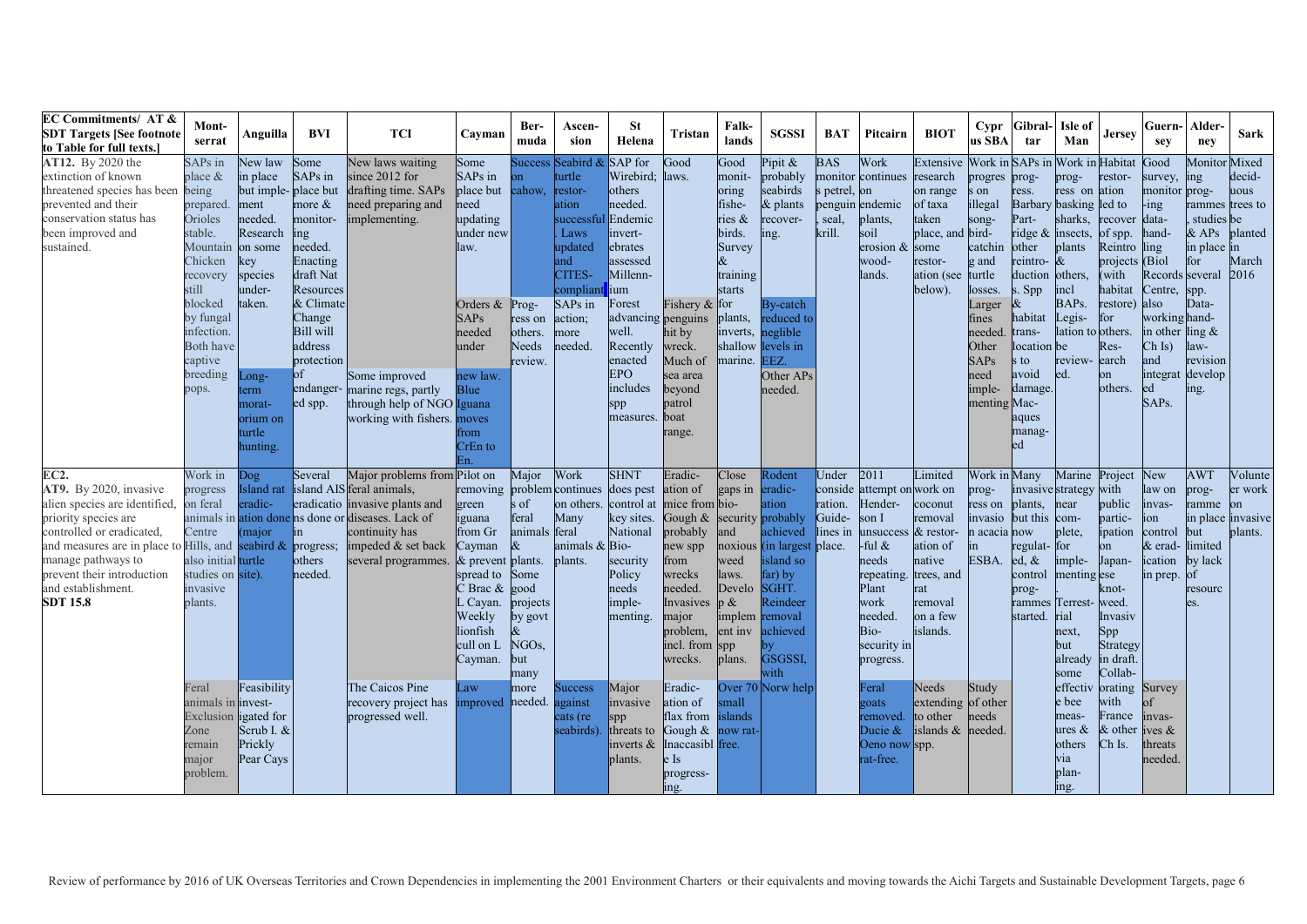| <b>EC Commitments/ AT &amp;</b>     | Mont-               |                     |                               |                                |               | Ber-              | Ascen-            | <b>St</b>           |                       | Falk-            |                            |                 |                       |                    | Cypr           | Gibral                 | Isle of                    |                 | Guern-                                           | Alder-          |          |
|-------------------------------------|---------------------|---------------------|-------------------------------|--------------------------------|---------------|-------------------|-------------------|---------------------|-----------------------|------------------|----------------------------|-----------------|-----------------------|--------------------|----------------|------------------------|----------------------------|-----------------|--------------------------------------------------|-----------------|----------|
| <b>SDT Targets [See footnote</b>    | serrat              | Anguilla            | BVI                           | <b>TCI</b>                     | Cayman        | muda              | sion              | Helena              | Tristan               | lands            | <b>SGSSI</b>               | <b>BAT</b>      | Pitcairn              | <b>BIOT</b>        | us SBA         | tar                    | Man                        | <b>Jersey</b>   | sev                                              | nev             | Sark     |
| to Table for full texts.]           |                     |                     |                               |                                |               |                   |                   |                     |                       |                  |                            |                 |                       |                    |                |                        |                            |                 |                                                  |                 |          |
| EC3. Ensure that                    | Previous            | Greening            |                               | Targeting Set early example as | New law       | EIA/              | No                | Land                | Limited               | EIA.             | EIAs open EIA in           |                 | Work in               | No dev or          | Imple-         | Dev                    | <b>EIAs</b>                | <b>EIAs</b>     | <b>EIAs</b>                                      | Propos-         | Sark     |
| environmental                       | y, envir-           | the                 | $100\%$                       | pilot UKOT                     | good EIA/SEAs |                   | Developm Develop- |                     | Develop-              |                  | egislati but policy place, |                 | progress              | blanning           | ment           | Plan                   |                            |                 | required required required als in                |                 | design-  |
| considerations are                  | onment              | economy             |                               | renewable implementing         | <b>SEA</b>    | need              | ent               | ment                | ment                  | on now           | needs                      | & UK            | on waste-             | laws.              | best           | being                  | for                        | for             | for                                              | place to ated   |          |
| integrated within social and        | not                 | analysis            | energy.                       | Environment                    | measures      | conduct Control   |                   | Control             | Control               | in               | develop-                   | has             | mgmt,                 | Veeds              | practice       | revised                | majot                      | certain         | certain                                          | adopt           | Dark     |
| economic planning                   | effective           | done,               | Law                           | Charter; since set             |               | ing $&$ to Frame- |                   | Plan                | Frame-                | place;           | ment to                    | propos-         | fisheries,            | these $\&$         | EIA &          |                        |                            |                 | to stress devs on types of types of suitable Sky |                 |          |
| processes, promote                  | ly taken            | though              | changed                       | back.                          |               | inter-            | work or           | 2012-               | work &                | ot yet           | best                       | ed              | agricul-              | <b>pest</b>        | plan-          | environ                | land $\&$                  | dev.            | develop plann-                                   |                 | Comm-    |
| sustainable patterns of             | nto                 | some                | to allow                      |                                |               | national EIA or   |                   | 2022                | EIA or                | really           | practice.                  | improve ture,   |                       | practice           | ing.           | -ment.                 | sea.                       | Work in -ment.  |                                                  | ing $\&$        | unity    |
| production and                      | account             | difficulty          | renewable                     |                                |               | best              | <b>SEA</b>        | underwent SEA       |                       | ested.           | Further                    |                 | energy,               | EIAs, as           | Energy         | Renew-                 | Details                    | prog-           | Waste-                                           | EIA.            | 2011     |
| consumption.                        | planning.           | in                  |                               |                                |               | practice guide-   |                   | strategic           | proced-               | Waste            | work to                    | proced-         | water                 | well as            | policy         | able                   | $\mathop{\mathrm{in}}$     | ress to         | mgmt $&$ Tidal                                   |                 | Trans-   |
| EC4. Ensure that                    |                     | deploying Waste     |                               |                                |               |                   | lines.            | social &            | ures.                 | mgmt             | be done                    | res.            | tourism $\&$ account- |                    | needs          | energy,                | devel.                     |                 | improve farming energy                           |                 | port     |
| environmental impact                | New law             | this info           | mgmt                          | Later greening                 |               | Political Beach   |                   | environ-            | Waste                 | trateg-on        |                            | Tour-           | repopul-              | ability of         | develop recyc- |                        | Work                       |                 | proced- policies being                           |                 | sustaina |
| assessments are undertaken & policy |                     | into                | proced-                       | economy exercise               |               | account mining    |                   | mental              | systems               | es also          | tourism $&$ ism            |                 | ation                 | US Base.           | ing.           | $\ln g \&$             | on bog-ures.               |                 | in                                               | develop ble, as |          |
| before approving major              | changes             | actions.            | ures                          | noted need for an              |               | -ability          | needs to          | assess-             | needed.               | eeded.           | bio-                       | well            | strategies. Energy    |                    | Fishery,       | green                  | restorati Cross-           |                 | place.                                           | -ed.            | no cars. |
| projects and while                  | and                 |                     | Value for improving effective |                                |               | needs             | stop.             | ment                | but illegal           |                  | security.                  | regulat-        |                       | inefficient agric, |                | suppl-                 | on re                      | compli-Renew-   |                                                  | Agric &         | Renew    |
| developing our growth               | training            | tourism &           | Ghost- &                      | environmental NGO.             |               | strength          |                   | process.            | fishing a             |                  | Primary                    | ed.             |                       | Future of water    |                | ying                   | carbon/                    | ance in         | able                                             | fishery         | energy   |
| management strategy.                | started.            | damage of other     |                               | as well as the                 |               | ening             |                   | Renew-              | problem.              |                  | power is                   |                 |                       | marine             | laws           | plans in               | wildlife agric.            |                 | energy                                           | have            | option   |
| <b>EC5.</b> Commit to open and      | but imple-sand-     |                     | fishing                       | ineffective and                |               | in areas          |                   | able                | Fisheries             |                  | hydro.                     |                 |                       | protection need    |                | place.                 | Env                        | Assist-         | options                                          | envir.          | under    |
| consultative decision-              | mentation           | mining              | issues                        | secretive planning             |               |                   |                   | energy              | well                  |                  |                            |                 |                       | vessel             | enforce-Plann- |                        | conside ance for (incl.    |                 |                                                  | policy.         | study    |
| making on developments              | needed.             | noted.              | being                         | process without                |               |                   |                   | invest-             | regulated             |                  |                            |                 |                       | needs              | ing.           | ing &                  | ration in busin-           |                 | wind.                                            | Waste-          | (with    |
| and plans which may affect          |                     | Soil-               |                               | addressed. adequate EIA or     |               |                   |                   | ment.               | Main-                 |                  |                            |                 |                       | clarifying.        |                | <b>EIA</b>             | new                        | esses re tidal. |                                                  | mgmt            | Guern-   |
| the environment; ensure             |                     | mgmt                |                               | Greening SEA, this having      |               |                   |                   | Policies            | streaming             |                  |                            |                 |                       | (Replace-          |                | process-laws,          |                            | environ wave)   |                                                  | policy          | sey).    |
| that environmental impact           |                     | training            | the                           | resulted in losses to          |               |                   |                   | on access           | practiced             |                  |                            |                 |                       | ment               |                | es open                | agric,                     | -ment.          | policy                                           | being           | Marine   |
| assessments include                 |                     | done.               | economy                       | domestic and                   |               |                   |                   | &                   | Harbour               |                  |                            |                 |                       | being              |                | &                      | forestry,                  | Waste-          | being                                            | develop as      |          |
| consultation with                   |                     |                     | analysis                      | nternational                   |               |                   |                   | licensing.          | repair                |                  |                            |                 |                       | arranged)          |                | improve waste          |                            | mgmt            | review-                                          | -ed.            | Guern-   |
| stakeholders.                       |                     |                     | done,                         | protected areas.               |               |                   |                   |                     | again $\&$            |                  |                            |                 |                       |                    |                | $-$ ing.               | (toward systems ed.        |                 |                                                  |                 |          |
| <b>AT2.</b> By 2020, at the         |                     |                     |                               |                                |               |                   |                   |                     | deepening             |                  |                            |                 |                       |                    |                | "Green                 | zero).                     |                 | Fishing                                          |                 | sey.     |
| latest, biodiversity values         |                     |                     |                               | Important conch,               |               |                   |                   | commer-<br>cial and |                       |                  |                            |                 |                       |                    |                | filter"                | energy                     | Researc method  |                                                  |                 |          |
| have been integrated into           |                     |                     |                               | obster $&$ fin                 |               |                   |                   |                     |                       |                  |                            |                 |                       |                    |                | in place (offshor h in |                            |                 |                                                  |                 |          |
| national and local                  |                     |                     |                               | fisheries damaged by           |               |                   |                   | tourism-            | progress              |                  |                            |                 |                       |                    |                |                        |                            |                 |                                                  |                 |          |
| development and planning            |                     |                     |                               | over-fishing as well           |               |                   |                   | related             | 2016, but             |                  |                            |                 |                       |                    |                |                        | for govt e wind, prog-     |                 | improve                                          |                 |          |
|                                     |                     |                     |                               | as by illegal dredging         |               |                   |                   | fishing             | more                  |                  |                            |                 |                       |                    |                | plans.                 | possibly ress re           |                 | -ed.                                             |                 |          |
| processes and are being             |                     |                     |                               | or resort                      |               |                   |                   | activities          | basic                 |                  |                            |                 |                       |                    |                | Marine                 | tidal).<br>80% red Fisher- | energy.         |                                                  |                 |          |
| incorporated into national          |                     |                     |                               | development. Sand-             |               |                   |                   | being               | work may<br><b>be</b> |                  |                            |                 |                       |                    |                | (incl                  |                            |                 |                                                  |                 |          |
| accounting & reporting              |                     |                     |                               | dunes (& flood                 |               |                   |                   | reviewed.           |                       |                  |                            |                 |                       |                    |                | fisher-                | $\mathop{\mathrm{in}}$     | es              |                                                  |                 |          |
| systems.                            |                     |                     |                               | esilience) lost to             |               |                   |                   |                     | needed.               |                  |                            |                 |                       |                    |                | ies)                   | greenho meas-              |                 |                                                  |                 |          |
|                                     |                     |                     |                               | built development,             |               |                   |                   |                     |                       |                  |                            |                 |                       |                    |                | policy                 | luse                       | ures in         |                                                  |                 |          |
|                                     |                     |                     |                               | even bordering                 |               |                   |                   |                     |                       |                  |                            |                 |                       |                    |                | revised                | gases                      | nego-           |                                                  |                 |          |
|                                     |                     |                     |                               | marine Protected               |               |                   |                   |                     |                       |                  |                            |                 |                       |                    |                | in light               | from                       | tiation.        |                                                  |                 |          |
|                                     |                     |                     |                               | Areas, & beaches to            |               |                   |                   |                     |                       |                  |                            |                 |                       |                    |                | of                     | 1990 to                    | Sewage          |                                                  |                 |          |
|                                     |                     |                     |                               | illegal sand-mining.           |               |                   |                   |                     |                       |                  |                            |                 |                       |                    |                | scientif-2050          |                            | systems         |                                                  |                 |          |
|                                     | Env                 | Land                | Identify-                     | NGO studies have               | need          | 2014.             | Much of           | <b>EIA</b>          |                       | 40%              | <b>Eisheries</b>           |                 | Mineral Need to       | Waste-             |                | ic                     | target.                    | being           |                                                  |                 | Plannin  |
|                                     | valued for Develop- |                     | ing need                      | identified better              | imple-        | several           | energy            | legislation         |                       | domesti MSC-     |                            | extract-limple- |                       | mgmt               |                | conserv                | $Co$ -op                   | upgrad-         |                                                  |                 | g/ELA    |
|                                     | tourism.            | ment                |                               | to develop approaches, which   | menting.      | govts             | wind              | adopted             |                       | $c, \frac{9}{6}$ | certified.                 | on              | ment best             | improved.          |                | -ation                 | approac ed.                |                 |                                                  |                 | system   |
|                                     | Work in             | Control             | best                          | need implementing              | Climate       | signed            |                   | renewable 2008. EIA |                       | 90%              |                            | oanned.         | <b>EIA</b>            |                    |                | evid-                  | h with                     |                 |                                                  |                 | needs    |
|                                     | progress            | basic with practice |                               | involving local users.         | change        | Hamilto           |                   | egulation           |                       | farm             |                            |                 | practice.             |                    |                | ence.                  | fisherie                   |                 |                                                  |                 | develop  |
|                                     | on geo-             | no                  | <b>SEA</b>                    | Renewable (and                 | policy        |                   |                   | 2013                |                       | energy           |                            |                 |                       |                    |                |                        |                            |                 |                                                  |                 | -ing.    |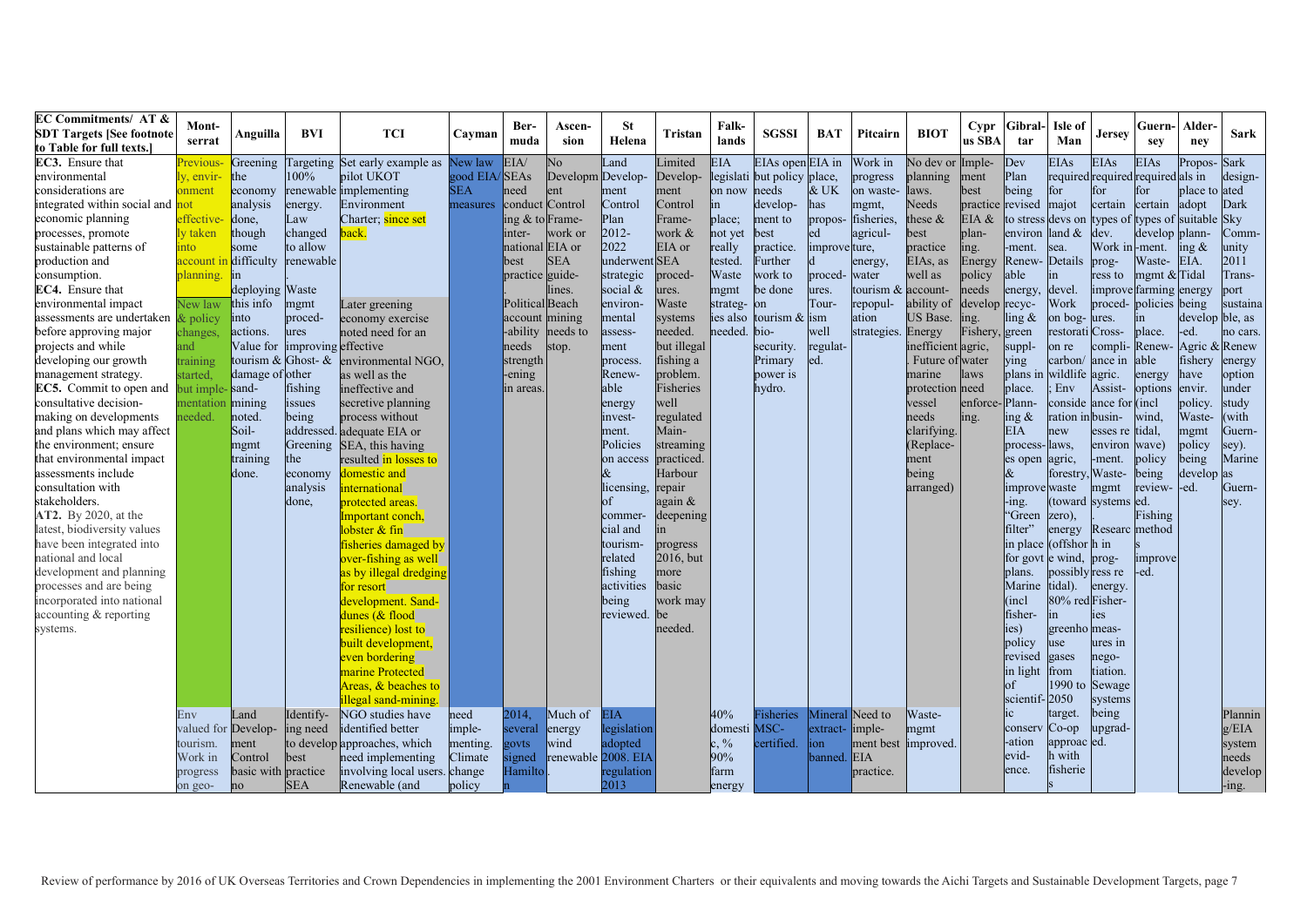| <b>EC Commitments/ AT &amp;</b><br><b>SDT Targets [See footnote</b><br>to Table for full texts.]                                                                                                                | Mont-<br>serrat                                                                                                                               | Anguilla                                                                                                                                                  | BVI                                                                                                             | <b>TCI</b>                                                                                                                                                                                                                                                                                                                                                                             | Cavman                                                                                                                                                                                 | Ber-<br>muda                                                                                                                                                          | Ascen-<br>sion                    | <b>St</b><br>Helena                                                                                                                                                                                             | Tristan                                                                                       | Falk-<br>lands                                                                                                                                                                         | <b>SGSSI</b>                                                                 | <b>BAT</b>                     | Pitcairn                                          | <b>BIOT</b>                                                            | Cypr<br>us SBA                         | Gibral<br>tar                                                                                                            | Isle of<br>Man                                                                                         | Jersey                                                                       | Guern-<br>sey                                                                       | Alder-<br>nev                     | <b>Sark</b>                                                                                                               |
|-----------------------------------------------------------------------------------------------------------------------------------------------------------------------------------------------------------------|-----------------------------------------------------------------------------------------------------------------------------------------------|-----------------------------------------------------------------------------------------------------------------------------------------------------------|-----------------------------------------------------------------------------------------------------------------|----------------------------------------------------------------------------------------------------------------------------------------------------------------------------------------------------------------------------------------------------------------------------------------------------------------------------------------------------------------------------------------|----------------------------------------------------------------------------------------------------------------------------------------------------------------------------------------|-----------------------------------------------------------------------------------------------------------------------------------------------------------------------|-----------------------------------|-----------------------------------------------------------------------------------------------------------------------------------------------------------------------------------------------------------------|-----------------------------------------------------------------------------------------------|----------------------------------------------------------------------------------------------------------------------------------------------------------------------------------------|------------------------------------------------------------------------------|--------------------------------|---------------------------------------------------|------------------------------------------------------------------------|----------------------------------------|--------------------------------------------------------------------------------------------------------------------------|--------------------------------------------------------------------------------------------------------|------------------------------------------------------------------------------|-------------------------------------------------------------------------------------|-----------------------------------|---------------------------------------------------------------------------------------------------------------------------|
|                                                                                                                                                                                                                 | thermal<br>energy,<br>sustain-<br>able<br>fisheries,<br>potential<br>forestry.<br>Water<br>from<br>forest veg also<br>& soil as<br>reservoir. | strategic<br>planning,<br>SEA or<br><b>EIA</b><br>proced-<br>ures.<br>Political<br>account-<br>ability<br>lacking.<br>Fisheries<br>legislation<br>needed. | proced-<br>ures and<br>update<br><b>EIA</b><br>proced-<br>ures.<br>Yachting<br>strategy<br>needs<br>clarifying. | cheaper) energy still<br>delayed because of<br>monopoly.<br>Joined Carbon War<br>Room initiative but<br>actions not yet<br>apparent.<br>TC Reef Fund, TC<br>National Museum,<br>UKOTCF & MCS.<br>with DEMA, have<br>developed some<br>sustainable<br>approaches in<br>marine,<br>water/vegetation/<br>crops, and reserve<br>visiting but all under-being run.<br>resourced relative to | needs<br>imple-<br>menting.<br>Ocean<br>thermal<br>energy<br>being<br>investi-<br>gated.<br>Renew-<br>able<br>energy<br>materials<br>duty-free.<br>Various<br>green<br>schemes<br>Some | Declar-<br>ation on<br>the<br>Collab-<br>oration<br>for the<br>Conserv<br>-ation<br>of the<br><b>Sargass</b><br>o Sea.<br>New<br>sust dev<br>unit in<br>govt.<br>Good |                                   | guides.<br>Land<br>Planning<br>& Devel-<br>opment<br>Control<br>Ordinance<br>2013<br>requires<br>planning<br>& appeal<br>decisions<br>are made<br>in public.<br>NEMP:<br>all new<br>policies<br>will<br>include |                                                                                               | renewa<br>ble.<br>Farm-<br>ing<br>moving<br>to<br>sustain-<br>able.<br>Mineral<br>extract-<br>ion with<br>strong<br>env<br>aspect.<br>Fisher-<br>ies<br>certified<br>sustain-<br>able. |                                                                              |                                |                                                   |                                                                        |                                        |                                                                                                                          | working                                                                                                |                                                                              | <b>SEAs</b><br>not yet<br>requred.                                                  |                                   | <b>SEA</b><br>not<br>require.<br>Waste<br>mgmt<br>needs<br>develop<br>-ment<br>Vine-<br>vard<br>mgmt<br>causes<br>pollut- |
|                                                                                                                                                                                                                 |                                                                                                                                               |                                                                                                                                                           |                                                                                                                 | urgent need.                                                                                                                                                                                                                                                                                                                                                                           | marine<br>protection regs.<br>s stronger.                                                                                                                                              | fishery                                                                                                                                                               |                                   | public<br>consult-<br>ation.                                                                                                                                                                                    |                                                                                               |                                                                                                                                                                                        |                                                                              |                                |                                                   |                                                                        |                                        |                                                                                                                          |                                                                                                        |                                                                              |                                                                                     |                                   | ion.                                                                                                                      |
| EC6. Implement<br>effectively obligations<br>under the Multilateral<br>Environmental Agreements CMS.<br>already extended to the<br>Territory and work towards<br>the extension of other<br>relevant agreements. | Ramsar.<br>CITES.                                                                                                                             | In Ramsar In Ramsa<br>listing<br>first Site)<br>Joined<br>CITES.                                                                                          | (1 Site;<br>others<br>needed<br>CITES.<br>CMS,<br>CBD                                                           | In CMS & Ramsar.<br>One Ramsar Site, but<br>not managed and<br>some damage.                                                                                                                                                                                                                                                                                                            | n Ramsar In<br>Site;<br>others<br>needed)<br><b>CITES.</b><br>MS,<br><b>BD</b>                                                                                                         | CMS,<br>CITES.<br>Ramsar<br>some<br>Sites:<br>others<br>needed)                                                                                                       | Ramsar,<br>CITES.<br>CMS,<br>EBD. | In CBD,<br>Ramsar,<br>CITES,<br>CMS.                                                                                                                                                                            | WHS. In<br>Ramsar (2 Ramsar<br>Sites;<br>others<br>needed)<br>CITES.<br>CMS,<br>ACAP.<br>CBD. | 2 Sites:<br>others<br>needed)<br>CITES.<br>CMS,<br><b>ACAP</b><br>oined<br>$CBD$ in<br>2016.                                                                                           | Ramsar.<br>CITES.<br>CMS,<br>ACAP:<br>CBD<br>since<br>2015)<br><b>CCAMLR</b> | Antarct-In<br>Treaty<br>system | Ramsar,<br>CITES.<br>CMS:<br>Cetacean<br>MOU.     | In Ramsar In<br>1 Site),<br>CITES.<br>$CMS$ ,<br><b>Sharks</b><br>MOU. | Ramsar<br>$(1 \text{ Site})$ .<br>CMS. | ln.<br>CBD,<br>Ramsar,<br>CITES.<br>CMS,<br><b>ACCO</b><br><b>BAMS</b><br>Euroba<br>EU<br>Dirs;<br>SPA/S<br>AC<br>listed | Ramsar<br>$(1 \text{ Site};$<br>others<br>needed)<br><b>CITES</b><br>CMS.<br>CBD<br>since<br>$2012$ ). | In.<br>CBD,<br>Ramsar (2<br>Sites).<br><b>CITES</b><br>TMS.                  | ln.<br>Ramsar Ramsar<br>Sites),<br>CITES.<br>CMS.                                   | n.<br>1 Site).<br>CITES.<br>CMS.  | n<br>Ramsar<br>$(1 \text{ Site})$ ,<br>CITES,<br>CMS.                                                                     |
|                                                                                                                                                                                                                 | Not CBD.<br>New<br><b>CITES</b><br>leg. &<br>Ramsar<br><b>Sites</b><br>needed.                                                                | Not yet<br>CBD,<br>CMS.                                                                                                                                   |                                                                                                                 | Not CBD, CITES<br>(laws waiting for<br>draftsman since 2012                                                                                                                                                                                                                                                                                                                            |                                                                                                                                                                                        | Not<br>CBD.                                                                                                                                                           | Ramsar<br>Site<br>needed          | Designate<br>Ramsar<br>Sites.                                                                                                                                                                                   |                                                                                               |                                                                                                                                                                                        | Ramsar<br><b>Sites</b><br>needed.                                            |                                | Not CBD. Not.<br>Ramsar<br><b>Sites</b><br>needed | CBD.<br>Chagos<br><b>Bank Site</b><br>needed                           | Not<br>CBD,<br><b>CITES</b>            | wants<br><b>ICCAT</b><br>Barcelo re<br>na.<br>Ramsar status<br><b>Sites</b><br>needed.                                   | $\Omega$<br>Reserve Conv & CBD.<br>awarde                                                              | <b>UNESC</b> Interest<br>Prot<br>Cartage<br>na<br>Proocol<br><b>Biosafet</b> | decided may be<br>joining to begin in<br>Biosphe IntPlant work on Guern-<br>joining | sey<br>process<br>joining<br>CBD. | may be<br>in.<br>Guern-<br>sev<br>process<br>to begin to begin<br>work on work on<br>joining<br>CBD.                      |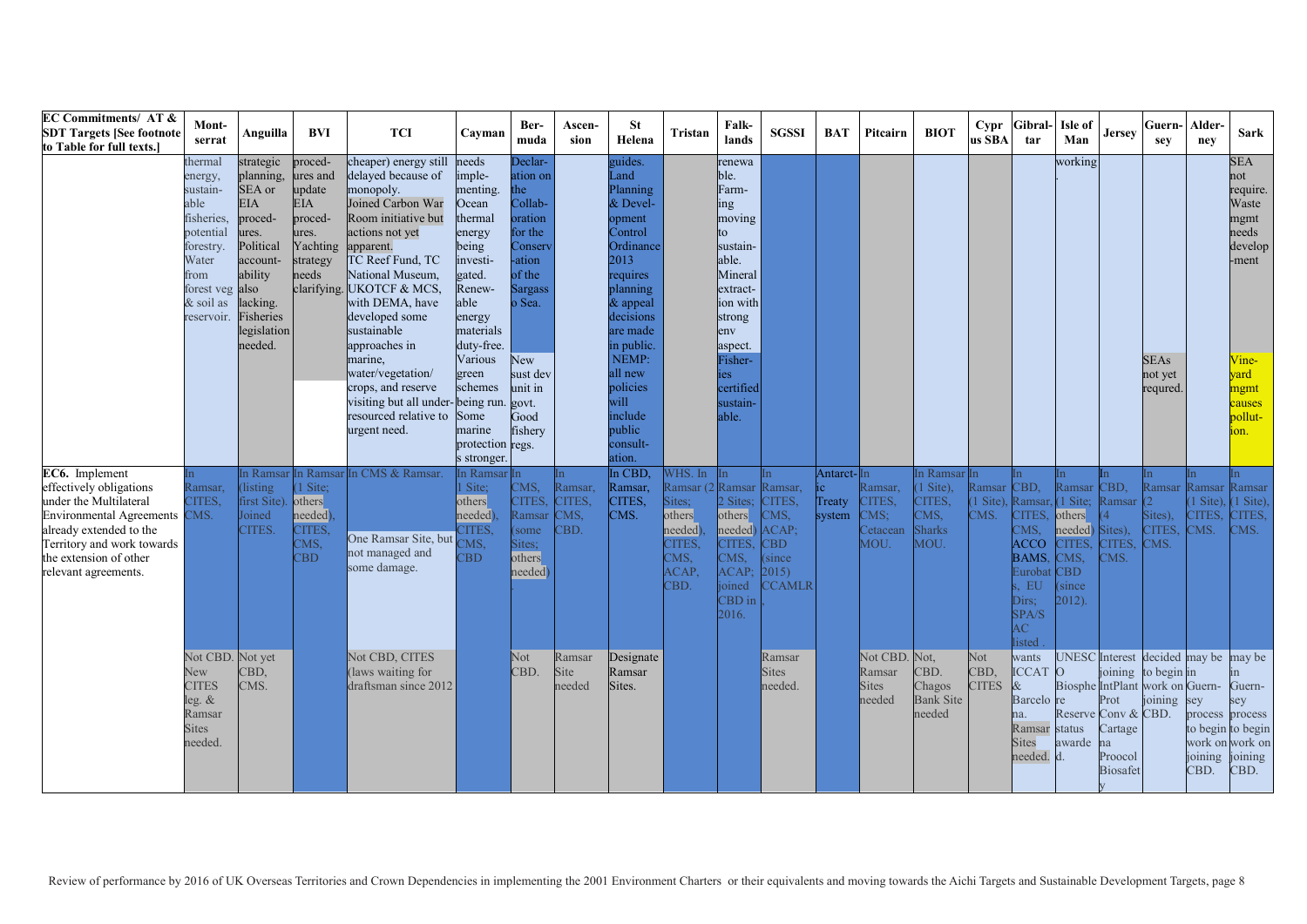| <b>EC Commitments/ AT &amp;</b><br><b>SDT Targets [See footnote</b><br>to Table for full texts.]                                                                                                                                                                                                                                                                         | Mont-<br>serrat                                              | Anguilla                                         | BVI                                                                                                               | <b>TCI</b>                                                                                                                                                                                                                                      | Cavman                                                                                                                            | Ber-<br>muda                                                                                      | Ascen-<br>sion                                                                                                                        | <b>St</b><br>Helena                                                                                                                                                                        | Tristan                                                                                                                                                               | Falk-<br>lands                                                                               | <b>SGSSI</b>                                                                                            | <b>BAT</b>                                                   | Pitcairn                                                                                                                                                                    | <b>BIOT</b>                                                                                                                       | Cypr<br>us SBA                                                                                                                                                           | Gibral<br>tar                                                               | Isle of<br>Man                                                                                                                    | Jersey                                                                                                                                                | Guern-<br>sey                                                                                 | Alder-<br>nev                                                                                                            | <b>Sark</b>                                                                                                             |
|--------------------------------------------------------------------------------------------------------------------------------------------------------------------------------------------------------------------------------------------------------------------------------------------------------------------------------------------------------------------------|--------------------------------------------------------------|--------------------------------------------------|-------------------------------------------------------------------------------------------------------------------|-------------------------------------------------------------------------------------------------------------------------------------------------------------------------------------------------------------------------------------------------|-----------------------------------------------------------------------------------------------------------------------------------|---------------------------------------------------------------------------------------------------|---------------------------------------------------------------------------------------------------------------------------------------|--------------------------------------------------------------------------------------------------------------------------------------------------------------------------------------------|-----------------------------------------------------------------------------------------------------------------------------------------------------------------------|----------------------------------------------------------------------------------------------|---------------------------------------------------------------------------------------------------------|--------------------------------------------------------------|-----------------------------------------------------------------------------------------------------------------------------------------------------------------------------|-----------------------------------------------------------------------------------------------------------------------------------|--------------------------------------------------------------------------------------------------------------------------------------------------------------------------|-----------------------------------------------------------------------------|-----------------------------------------------------------------------------------------------------------------------------------|-------------------------------------------------------------------------------------------------------------------------------------------------------|-----------------------------------------------------------------------------------------------|--------------------------------------------------------------------------------------------------------------------------|-------------------------------------------------------------------------------------------------------------------------|
| <b>EC8.</b> Ensure that<br>legislation & policies<br>reflect the principle that the to be<br>polluter should pay for<br>prevention or remedies;<br>establish effective<br>monitoring and<br>enforcement mechanisms.<br>AT8. By 2020, pollution<br>has been brought to levels<br>not detrimental to<br>ecosystem function and<br>biodiversity.                            | New laws<br>address.<br>imple-<br>mented                     |                                                  | Stronger<br>pollution<br>control<br>needed.                                                                       | Reduced resources,<br>lue to the ending of<br>the Conservation<br>Fund, ended some<br>narine monitoring.<br>A brief period of<br>effective legal<br>enforcement (with<br>compensation<br>benefitting<br>conservation) needs<br>re-starting.     | Law<br>enables<br>compens-<br>ition<br>ncome to<br>Env Pr<br>Fund.                                                                | Some<br>develop<br>-ment<br>needed.                                                               | aws not<br>in place.                                                                                                                  | Polluter<br>Pays<br>principle<br>incorpor-<br>ated in<br>NEMP.<br>Pollution<br>incident<br>eporting<br>ystem set it seems<br>up.                                                           | Whilst<br>some<br>compens-<br>ation<br>received<br>re bulk<br>carrier $(x$<br>the oil-rig<br>incident),<br>that these<br>were in-<br>adequate                         | Proced-<br>ures in<br>place re s $\&$<br>oil<br>pollut-<br>on.                               | 2003<br>shipwreck Treaty<br>Grytviken<br>cleaned-<br>up.                                                | ln.                                                          | $2$ aws $\&$<br>fine levels needed in specific. -ing $\&$<br>targeted at reporting<br>internal<br>incidents.                                                                | Open-ness Law not Monitor<br>recovery<br>work and<br>proced-<br>ures<br>improve-<br>ment<br>following<br><b>USN</b><br>pollution. | Seas<br>polluted place.<br>Litter                                                                                                                                        | APs in<br>aw on<br>polluter<br>problem-pays in New<br>prep.                 | Law<br>based<br>on<br>polluter<br>-pays.<br>law<br>needed<br>re seas.                                                             | Water<br>aw<br>follows pollu-<br>polluter tion.<br>-pay.                                                                                              | aws<br>restrict<br>incl<br>agric,                                                             | Polluter<br>-pays<br>not yet<br>in law.                                                                                  | aws<br>do not<br>include<br>polluter<br>-pays<br>princ-<br>iple,<br>giving<br>problem<br>ın<br>dealing<br>with<br>land- |
| (Relates also to EC3&4)                                                                                                                                                                                                                                                                                                                                                  |                                                              |                                                  | Change<br>embed<br>polluter-<br>pays in<br>waste-<br>mgmt.                                                        | Draft Nat Laws & enforcement Better<br>Resources needed re terrestrial<br>& Climate pollution. Sea-grass<br>beds & coral reefs<br>Bill would remain vulnerable to<br>run-off from land-<br>based activities as<br>well as built<br>development. | enforceme<br>nt needed.                                                                                                           |                                                                                                   | <b>Monitorin</b> Pollution<br>g in place. Policy                                                                                      | needs to<br>be<br>completed damage.                                                                                                                                                        | to cover<br>long-term<br>monitor-<br>ing or                                                                                                                           | Not<br>clear<br>whether there is<br>there is specific<br>specific polluter-<br>-pays<br>law. | Not clear<br>whether<br>polluter pays law.                                                              |                                                              |                                                                                                                                                                             |                                                                                                                                   |                                                                                                                                                                          |                                                                             | Has<br>Water<br>Pollut-<br>ion &<br>Oil<br>Spill<br>plans.<br>river<br>monitor<br>$-$ ing, $\&$<br>enforce-lin<br>ment<br>bodies. | Sea &<br>ground<br>water<br>monitor<br>ing-<br>regular<br>Farm<br>water<br>pollut-<br>ion plan<br>place;<br>oil spill<br>plan in<br>develop<br>-ment. | but do<br>not<br>include<br>polluter<br>-pays<br>princ-<br>iple.                              | Oil-spill owners<br>plan in<br>place.                                                                                    | evicting<br>tenant<br>&<br>convert-<br>ing to<br>vine-<br>vard<br>pract-<br>ices.                                       |
| EC9. Encourage teaching<br>to promote the value of our<br>environment.<br>EC10. Promote<br>publications that spread<br>awareness of the special<br>features of the environment<br>in the Territory;<br><b>AT1.</b> By 2020, at the<br>latest, people are aware of<br>the values of biodiversity<br>and the steps they can take<br>to conserve and use it<br>sustainably. | boot<br>range of<br>es; more<br>being<br>developed education | bood<br>range of<br>es; more<br>idult<br>reeded. | Some<br>material,<br>upproach- approach- including<br>interpret-<br>ation<br>funded by<br>EU &<br>more<br>needed. | <b>Effective courses</b><br>developed by<br><b>Education Dept &amp;</b><br><b>UKOTCF.</b><br>More could be done.<br>others, but Other facilities<br>developed by local & done.<br>UK NGOs &<br>DEMA.                                            | Effective<br>courses<br>developed<br>More<br>could be<br>Other<br>facilities<br>developed<br>by Local<br>& UK<br>NGOs $\&$<br>EU. | Many<br>opport-<br>unities<br>for<br>schools<br>$&$ for<br>consery<br>-ation<br>volunt-<br>eering | Good<br>materials<br>$&$ coop<br>with<br>school<br>Other<br>interpret-<br>ation<br>material.<br>More<br>adult<br>education<br>needed. | <b>Education</b><br>outreach<br>& other<br>facilities<br>More<br>incorpor-<br>ation into<br>curricul-<br>um $\&$<br>more<br>opportune Better<br>ities<br>needed for availabilit<br>adults. | Local<br>environ-<br>ment<br>teaching<br>developed has varied ies<br>but<br>training & able.<br>NGO-<br>provided<br>materials<br>there<br>again;<br>info<br>y needed. | Good<br>mater-<br>ials &<br>activit-<br>avail-                                               | No<br>schools in schools policy<br>territory.<br><b>Improving Various</b><br>public<br>awareness aware- | No<br>territory mention<br>public<br>ness<br>mater-<br>ials. | 2012 educ Interpret-<br>does not<br>environ-<br>ment.<br>Range of<br>education/has<br>awareness outreach<br>material<br>bv<br>JKOTCF. Chagoss-<br>Pew.<br>RSPB &<br>others. | ation<br>material<br>by NGOs.<br>ZSL (with ant in<br><b>UK</b> Govt<br>support)<br>prog-<br>ramme for<br>ians in<br>UK.           | Akrotiri Envir<br>Env Ed<br>Cntr<br>import-<br>SBA $\&$ lials $\&$<br>Repub-<br>lic, with produc-<br>courses<br>etc.<br>Also<br><b>UKOT</b><br>CF &<br>other<br>material | educ $\&$<br>aware-<br>hess<br>mate-<br>courses<br>led by<br>Govt &<br>NGO. | Initia-<br>tives in<br>schools, engage-central<br>and re<br>marine<br>amongs<br>t others.                                         | Good<br>env<br>ment by to<br>schools, school<br>but<br>curricul<br>-um<br>develop aware-<br>ment<br>& more also<br>citizen<br>science able.<br>scheme | Environ<br>-ment<br>curricul<br>-um.<br>Other<br><b>ness</b><br>needed; material in<br>avail- | <b>NGOs</b><br>involve-junior<br>ment<br>projects<br>as well<br>as.<br>sustain<br>develop<br>heme<br>schools<br>outside. | ocal<br>adult &<br>wildlife<br>clubs.                                                                                   |